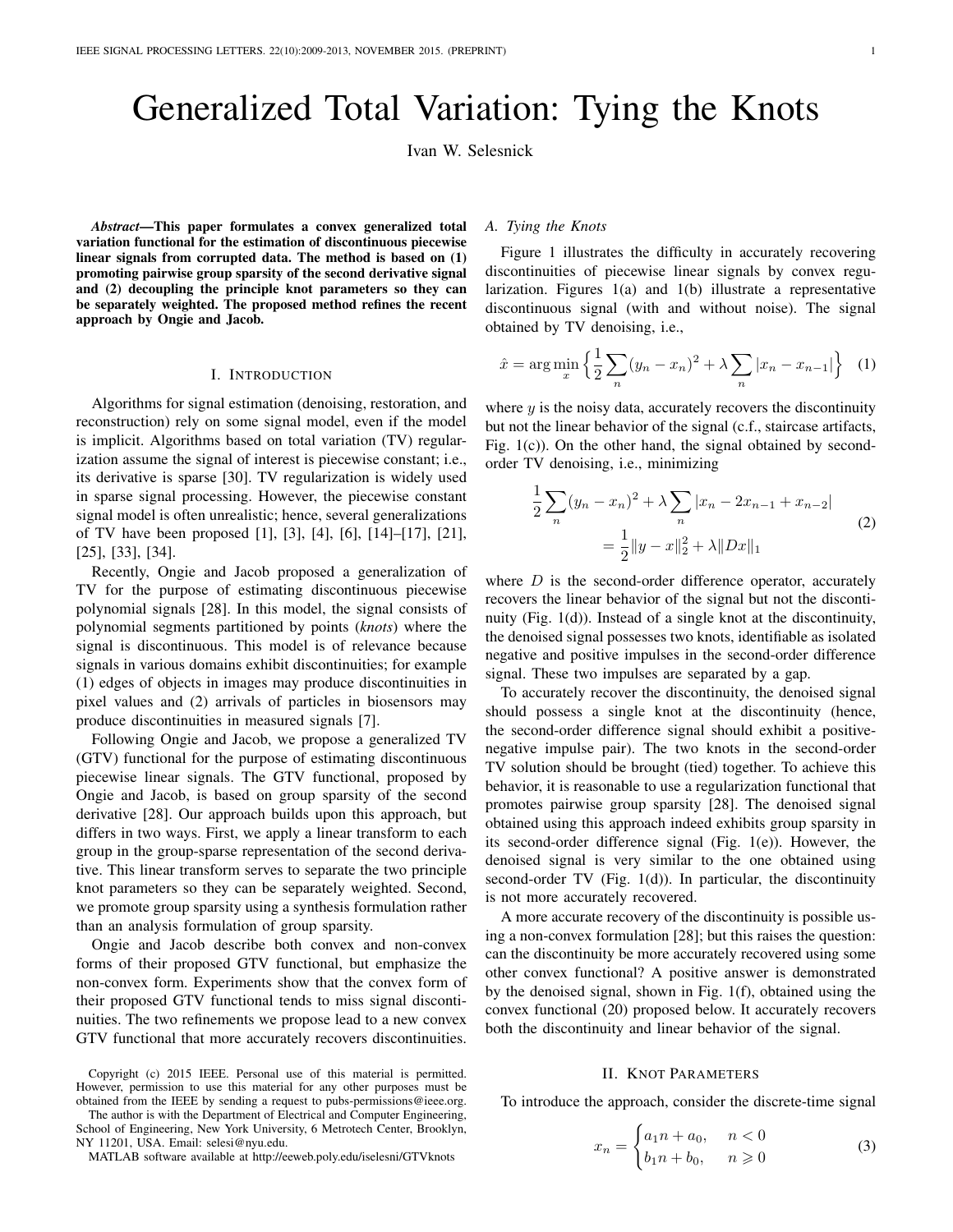

Fig. 1. Comparison of denoising using several convex TV functionals. (a) Noise-free signal. (b) Noisy signal. (c) TV. (d) Second-order TV. (e) GTV [28]. (f) GTV (proposed). (g) GTV ( $P = I_2$ ).

illustrated in Fig. 2. Informally, this signal exhibits a discontinuity in both its value and its slope. Let  $v$  be the discrete-time second derivative

$$
v_n = x_n - 2x_{n-1} + x_{n-2} \tag{4}
$$

illustrated in Fig. 2. Using  $(3)$ , the signal v is given by

$$
v_0 = b_0 - a_0,\t\t(5a)
$$

$$
v_1 = (b_1 - a_1) - (b_0 - a_0),
$$
 (5b)

$$
v_n = 0, \ n \notin \{0, 1\}.
$$
 (5c)

Not only is  $v$  group-sparse, but its non-zero values are correlated. To clarify, define two functions on the real line,

$$
x_{\text{left}}(t) = a_1 t + a_0, \qquad x_{\text{right}}(t) = b_1 t + b_0,
$$
 (6)



Fig. 2. Discontinuous piecewise linear signal with a knot at  $t = -1/2$ .

as illustrated in Fig. 2. Both the value and slope of the function are discontinuous at the knot  $t = -1/2$ . The amplitudes of the discontinuities are given respectively by

$$
\Delta_{\text{value}} = x_{\text{right}}(-0.5) - x_{\text{left}}(-0.5) \tag{7}
$$

$$
= (b_0 - a_0) - (b_1 - a_1)/2 \tag{8}
$$

and

$$
\Delta_{\text{slope}} = x'_{\text{right}}(-0.5) - x'_{\text{left}}(-0.5) \tag{9}
$$
  
=  $b_1 - a_1$ . (10)

We consider  $\Delta_{value}$  and  $\Delta_{slope}$  to be the principle knot parameters. From (5), it can be observed that

$$
v_0 = \Delta_{\text{slope}}/2 + \Delta_{\text{value}}
$$
  
\n
$$
v_1 = \Delta_{\text{slope}}/2 - \Delta_{\text{value}}.
$$
\n(11)

Both  $v_0$  and  $v_1$  depend on both knot parameters. For a given class of signals, it is likely that  $\Delta_{value}$  and  $\Delta_{slope}$  exhibit quite distinct amplitude ranges. Hence, they should be weighted differently. From (11), we write

$$
\Delta_{\text{slope}} = v_0 + v_1
$$
  
 
$$
2\Delta_{\text{value}} = v_0 - v_1.
$$
 (12)

That is, the change in *value* and *slope* can be decoupled and separately weighted.

In light of this, our approach is based on un-mixing the knot parameters,  $\Delta_{\text{slope}}$  and  $\Delta_{\text{value}}$ , and using different weights for them (in addition to promoting group sparsity). This is accomplished with the matrix  $P$  in (21) below.

# III. DEFINITIONS

The elements of the discrete-time signal  $x \in \ell^2(\mathbb{Z})$  are denoted  $x_n$  or  $[x]_n$ . We define the second-order difference operator  $D: \ell^2(\mathbb{Z}) \to \ell^2(\mathbb{Z})$  by

$$
[Dx]_n = x_n - 2x_{n-1} + x_{n-2}.
$$
 (13)

The operator  $D$  is a discrete approximation of the second derivative. We define  $B_n: \ell^2(\mathbb{Z}) \to \mathbb{R}^2$  by

$$
B_n(r) = [r_{2n}, r_{2n+1}]^{\mathsf{T}}.
$$
 (14)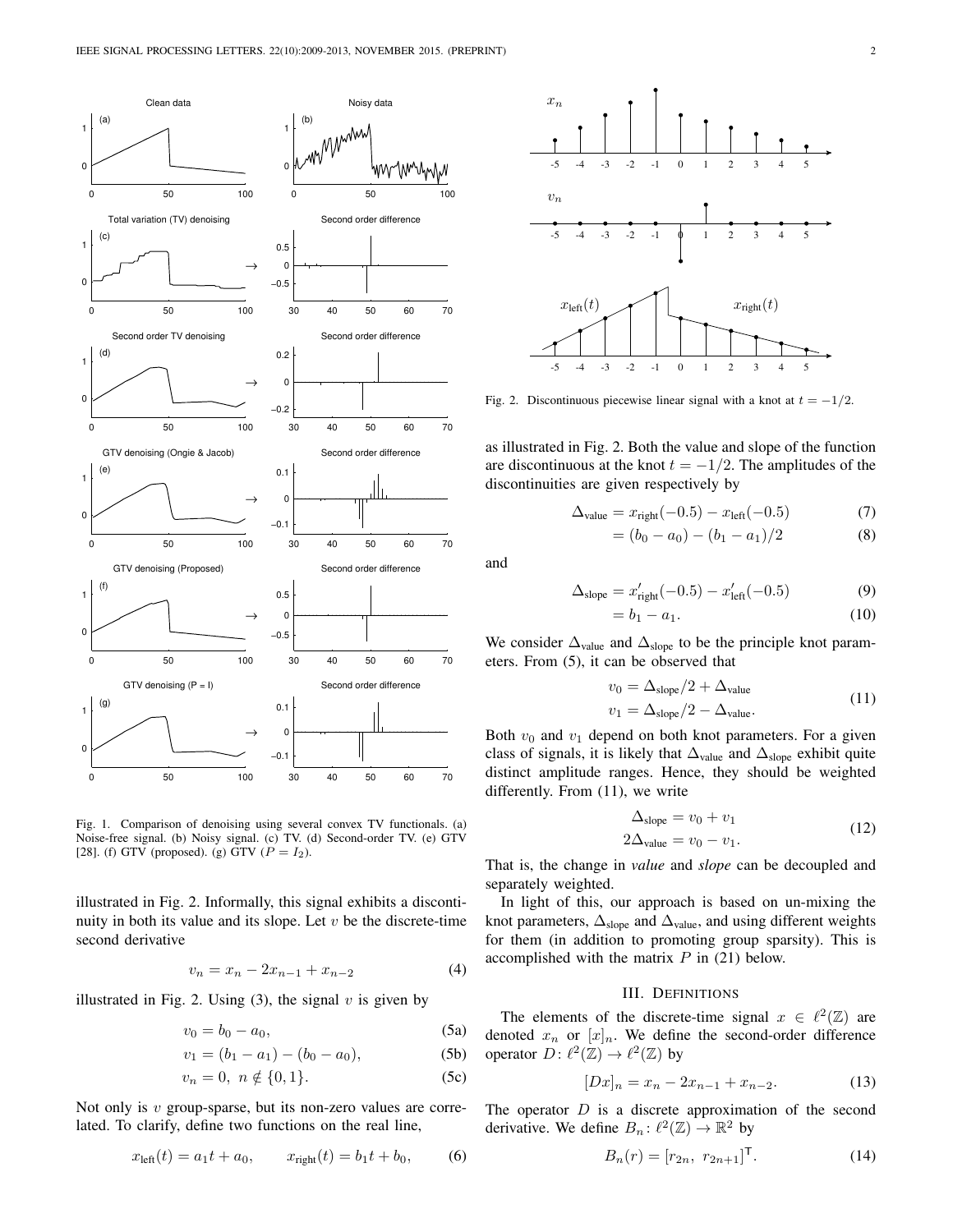The operator  $B_n$  extracts non-overlapping two-point blocks.

To promote group sparsity, we use a synthesis formulation of group sparsity [26]. First, we define  $S: \ell^2(\mathbb{Z}) \to \ell^2(\mathbb{Z})$  by

$$
[Sr]_n = r_{2n-1} + r_{2n}.\tag{15}
$$

Next, we define the group-sparse regularizer  $R: \ell^2(\mathbb{Z}) \to \mathbb{R}$ ,

$$
R(v) = \min_{r} \sum_{n} ||B_n(r)||_2
$$
  
such that  $v = Sr$ . (16)

п.

 $\mathbf{\mathsf{L}}$ 

In the functional (16), the operator S synthesizes the signal  $v$ as a sum of overlapping two-point blocks. For a finite-length signal  $v$ , we truncate the operator  $S$  to a finite matrix. For example, a four-point signal  $v$  can be written as a sum of three overlapping blocks (groups) as

$$
v = Sr \Leftrightarrow \begin{bmatrix} v_0 \\ v_1 \\ v_2 \\ v_3 \end{bmatrix} = \begin{bmatrix} 1 & 1 & 1 \\ & 1 & 1 \\ & & 1 & 1 \\ & & & 1 \end{bmatrix} \begin{bmatrix} r_0 \\ r_1 \\ r_2 \\ r_3 \\ r_4 \\ r_5 \end{bmatrix}, \quad (17)
$$

where the three groups are

$$
B_0(r) = \begin{bmatrix} r_0 \\ r_1 \end{bmatrix}, \quad B_1(r) = \begin{bmatrix} r_2 \\ r_3 \end{bmatrix} \quad B_2(r) = \begin{bmatrix} r_4 \\ r_5 \end{bmatrix}.
$$
 (18)

The vector  $r$  is the group-sparse *representation* of the signal v. The cost function to be minimized in (16) is a mixed  $\ell_2-\ell_1$ norm [18]; it is geared to minimize the number of non-zero groups. (Previous works on group-sparse TV use an analysis formulation of group sparsity [22], [28], [31].)

To achieve the goals of this work, we generalize the groupsparse regularizer (16) to include an invertible matrix  $P$ ,

$$
R(v; P) = \min_{r} \sum_{n} ||PB_n(r)||_2
$$
  
such that  $v = Sr$ . (19)

Note that  $R(v; aP) = aR(v; P)$  for  $a > 0$ .

Also, if K is a banded matrix, then  $SKS<sup>T</sup>$  is also banded. This fact contributes to the computational efficiency of the algorithm developed in Sec. V.

# IV. PROBLEM FORMULATION

We formulate the denoising of a discontinuous piecewise linear signal as the strictly convex optimization problem,

$$
\hat{x} = \arg\min_{x} \left\{ \frac{1}{2} ||y - x||_2^2 + \lambda R(Dx; P) \right\}
$$
 (20)

where R is defined by (19),  $\lambda > 0$ , and

$$
P = \begin{bmatrix} \rho_1 & \\ & \rho_2 \end{bmatrix} \begin{bmatrix} 1 & 1 \\ 1 & -1 \end{bmatrix} = \begin{bmatrix} \rho_1 & \rho_1 \\ \rho_2 & -\rho_2 \end{bmatrix} \tag{21}
$$

where  $\rho_i > 0$ . The formulation promotes pairwise group sparsity of the second-order difference signal. The parameters  $\rho_1$  and  $\rho_2$  weight the parameters  $\Delta_{\text{slope}}$  and  $\Delta_{\text{value}}$  respectively; hence, they influence the knot behavior.

Three parameters  $(\lambda, \rho_1, \rho_2)$  appear in problem (20), but the problem really has only two independent parameters. Without loss of generality, we may set  $\lambda = 1$ , because  $\lambda R(Dx; P) =$  $R(Dx; \lambda P)$  for  $\lambda > 0$ .

### V. ALGORITHM

In this section, we derive an algorithm to solve (20). The function (19) can be written as

$$
R(v; P) = \min_{r,u} \sum_{n} ||B_n(u)||_2
$$
 (22)  
such that 
$$
\begin{cases} v = Sr \\ B_n(u) = PB_n(r) \text{ for all } n. \end{cases}
$$

The constraint  $B_n(u) = PB_n(r)$  for all n can be written as  $u = (I \otimes P)r$ , where  $\otimes$  is the Kronecker product. Hence,  $r = (I \otimes P^{-1})u$  and we may write (22) as

$$
R(v; P) = \min_{u} \sum_{n} ||B_n(u)||_2
$$
  
such that  $v = S(I \otimes P^{-1})u$ . (23)

Therefore, problem (20) can be expressed as

$$
\min_{x,u} \left\{ F(x,u) = \frac{1}{2} ||y - x||_2^2 + \lambda \sum_{n} ||B_n(u)||_2 \right\}
$$
\nsuch that

\n
$$
Dx = S(I \otimes P^{-1})u.
$$
\n(24)

To find the solution of problem (24) (and thereby of (20)), we use the majorization-minimization (MM) approach [11], [20]. This leads to the iteration

$$
\{x^{(i)}, u^{(i)}\} = \arg\min_{x,u} F^M(x, u; u^{(i-1)})
$$
  
such that  $Dx = S(I \otimes P^{-1})u$  (25)

where i is the iteration index and  $F^{\text{M}}$  is a majorizer of F, i.e.,

$$
F^{\mathsf{M}}(x, u; z) \geq F(x, u), \quad F^{\mathsf{M}}(x, u; u) = F(x, u).
$$
 (26)

To obtain a majorizer of  $F$ , we use the inequality

$$
\frac{1}{2} \frac{\|u\|_2^2}{\|z\|_2} + \frac{1}{2} \|z\|_2 \ge \|u\|_2, \quad z \ne 0.
$$
 (27)

A key point is that the left-hand side is quadratic in  $u$ . Using (27), a majorizer  $F^{\text{M}}$  is given by

$$
F^{\mathsf{M}}(x, u; z) = \frac{1}{2} \|y - x\|_2^2 + \frac{\lambda}{2} \sum_{n} \frac{\|B_n(u)\|_2^2}{\|B_n(z)\|_2} + C \quad (28)
$$

where  $C$  depends on neither  $x$  nor  $u$ . Using this majorizer, the iteration (25) is given by

$$
\{x^{(i)}, u^{(i)}\} = \arg\min_{x, u} \left\{ \|y - x\|_2^2 + \lambda u^{\mathsf{T}} (W^{(i-1)} \otimes I_2) u \right\}
$$
  
such that  $Dx = S(I \otimes P^{-1}) u$ 

where  $W^{(i)}$  is a diagonal matrix with elements

$$
W_{n,n}^{(i)} = \frac{1}{\|B_n(u^{(i)})\|_2}.\tag{29}
$$

This is a least squares problem and its explicit solution is obtained straightforwardly as

$$
\Gamma^{(i-1)} = [W^{(i-1)}]^{-1},\tag{30}
$$

$$
\mu^{(i)} = \left(\lambda D D^{\mathsf{T}} + A \left(\Gamma^{(i-1)} \otimes I_2\right) A^{\mathsf{T}}\right)^{-1} D y,\qquad(31)
$$

$$
x^{(i)} = y - \frac{1}{\lambda} D^{\mathsf{T}} \mu^{(i)},
$$
\n(32)

$$
u^{(i)} = (\Gamma^{(i-1)} \otimes I_2) A^{\mathsf{T}} \mu^{(i)}, \tag{33}
$$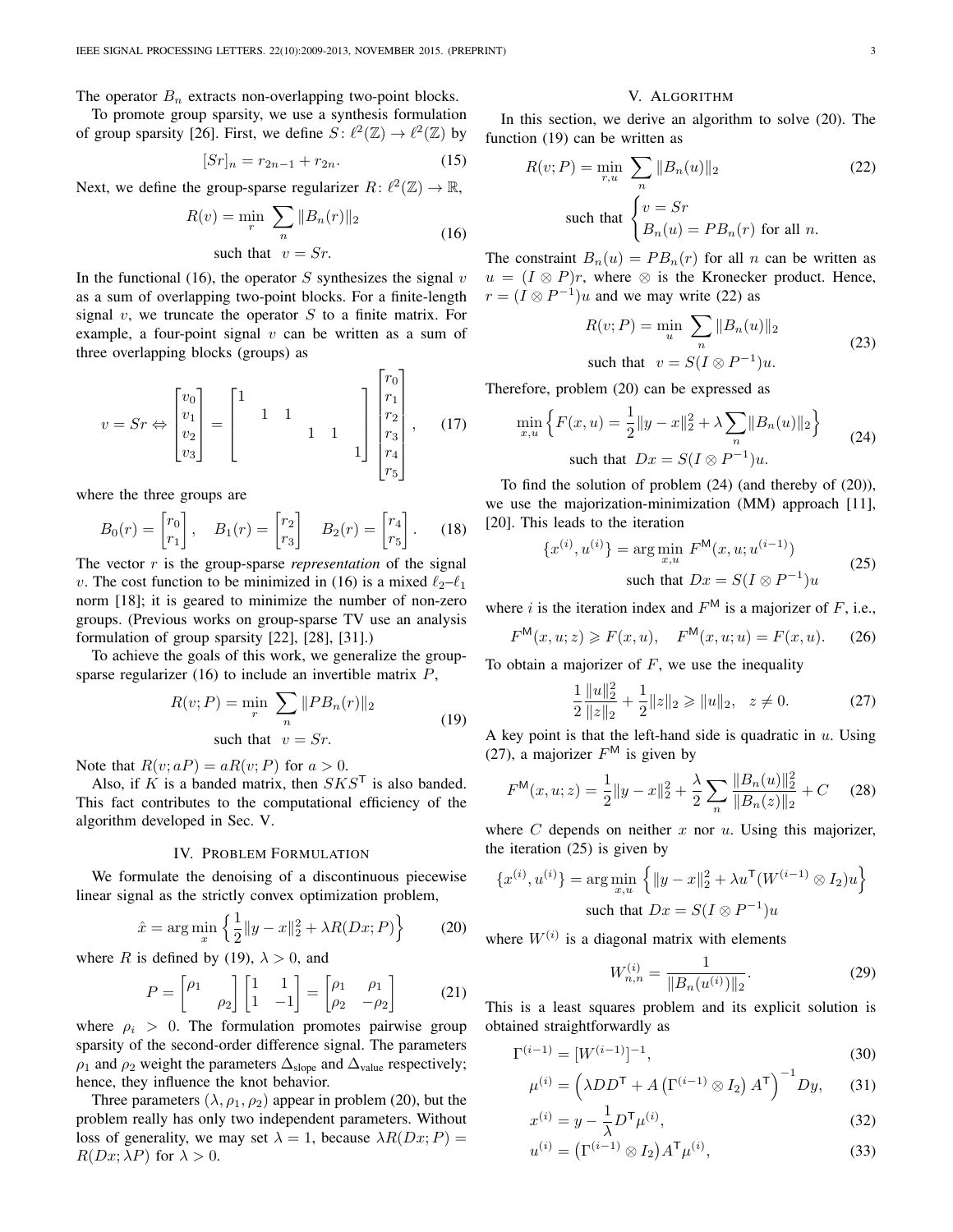TABLE I ALGORITHM FOR GTV-TK DENOISING (20).

| Input: $y \in \mathbb{R}^N$ , $\lambda > 0$ , $\rho_1 > 0$ , $\rho_2 > 0$                                  |
|------------------------------------------------------------------------------------------------------------|
| Initialization: $u = Dy$ or $u = 1$                                                                        |
| $P=\begin{bmatrix} \rho_1 & \rho_1 \\ \rho_2 & -\rho_2 \end{bmatrix}$                                      |
| $A = S (I \otimes P^{-1})$                                                                                 |
| Repeat:                                                                                                    |
| $\Gamma_{n,n} = (u_{2n}^2 + u_{2n+1}^2)^{1/2}$                                                             |
| $\mu = \left(\lambda D D^{\mathsf{T}} + A\left(\Gamma \otimes I_{2}\right) A^{\mathsf{T}}\right)^{-1} D y$ |
| $u = (\Gamma \otimes I_2) A^{\mathsf{T}} \mu,$                                                             |
| Until convergence                                                                                          |
| Return: $x = y - (1/\lambda)D^{\mathsf{T}}\mu$                                                             |

where  $A = S(I \otimes P^{-1})$ . Using (29) and (14),  $\Gamma^{(i)}$  is a diagonal matrix with elements

$$
\Gamma_{n,n}^{(i)} = \|B_n(u^{(i)})\|_2 \tag{34}
$$

$$
= ((u_{2n}^{(i)})^2 + (u_{2n+1}^{(i)})^2)^{1/2}.
$$
 (35)

The total algorithm to solve (20) is summarized in Table I. Each iteration has cost  $O(N)$  as all matrices are banded. In particular, the matrix to be inverted in (31) is banded; hence,  $\mu$  can be obtained using a fast banded system solver.

By MM principles, the value of the objective function  $F$ decreases at each iteration. However, if  $B_m(u^{(j)}) = 0$  for some iteration j and index m, then  $\Gamma_{m,m}^{(j)} = 0$ . Consequently,  $B_m(u^{(i)}) = 0$  for all subsequent iterations,  $i > j$ , by (33). In this case, convergence to the global minima is not assured. In practice, this 'zero-locking' phenomenon is safely avoided by initializing  $u$  to non-zero values [11], [27]. An alternate approach to solve (24) is to use proximal methods, e.g., Douglas-Rachford splitting [5].

# VI. EXAMPLES

Example 1. The denoised signal obtained by applying the proposed method to the noisy data in Fig. 1(b) is shown in Fig. 1(f). We used the algorithm in Table I to minimize (20) with  $\lambda = 1$ ,  $\rho_1 = 10$ , and  $\rho_2 = 0.5$ . As intended, the signal approximates the discontinuity by a single knot. The ratio  $\rho_1/\rho_2 = 20$  means that  $\Delta_{\text{slope}}$  is more penalized than  $\Delta_{\text{value}}$ , which promotes discontinuities in the denoised signal.

To illustrate the importance of matrix  $P$  in (20), we apply the proposed method with  $P = I_2$  (Fig. 1(g)). The secondorder difference signal exhibits pairwise group sparsity; however, the signal does not accurately recover the discontinuity. The discontinuity is approximated by two isolated knots, not a single knot. With  $P = I_2$ , the method fails to tie the knots.

Similarly, we have found that analysis group sparsity with  $P \neq I_2$  fails to accurately recover the discontinuity. Hence, we conclude that both synthesis group sparsity and weighting (i.e.,  $P \neq I_2$ ) are important in the proposed GTV method.

Example 2. To further evaluate the proposed method, we simulate random discontinuous piecewise linear signals as in [28]. We simulate signals of length 300 each with 10



Fig. 3. Example 2. Denoising of a random discrete piecewise linear signal.

uniformly distributed discontinuities. The jumps and slopes are distributed as  $\mathcal{N}(0, 1)$  and  $\mathcal{N}(0, 0.1)$ , respectively. We add white noise distributed as  $\mathcal{N}(0, 0.4)$ . We then denoise each signal using first-order TV, second-order TV, and GTV using the method of [28] and the proposed method. In the proposed method, we set  $\rho_1 = 10$  and  $\rho_2 = 1$ . For each method and each realization, we set  $\lambda$  to minimize the root-mean-square-error (RMSE). Over 50 realizations, the average RMSE is 0.199 for first-order TV, 0.181 for second-order TV, 0.179 for GTV (method of [28]), and 0.151 for GTV (proposed method). An example realization is illustrated in Fig. 3.

Generally, the ratio  $\rho_1/\rho_2$  should depend on the average ratio of the discontinuities in the value and the slope, respectively. If  $\rho_1/\rho_2$  is too small or too large, then the proposed GTV method will be like second-order or first-order TV denoising, respectively. In Example 1,  $\rho_1/\rho_2 = 1$  (i.e.,  $P = I$ ) is a 'small' value which yields results resembling second-order TV. On the other hand, setting  $\rho_1/\rho_2$  much greater than 20 in Example 1 will yield a result like that of first-order TV.

# VII. CONCLUSION

We have proposed a convex generalized total variation (GTV) functional for estimating discontinuous piecewise linear signals from corrupted data. The approach uses the synthesis form of group sparsity to promote pairwise group sparsity of the second derivative. Additionally, a pairwise linear transform is used to decouple the knot parameters.

Extensions to (1) discontinuous higher-order polynomial signals and (2) multidimensional signals will be of interest. It will also be of interest to develop a formulation of convex GTV denoising using a non-convex form of the proposed GTV regularizer, as has been done for standard TV denoising [32].

Finally, we remark that TV regularization is perhaps most effective when used in combination with wavelets or other transforms [2], [8]–[10], [12], [13], [19], [23], [24], [29], [35]. The proposed GTV functional may likewise be most effective when used in conjunction with other regularization methods.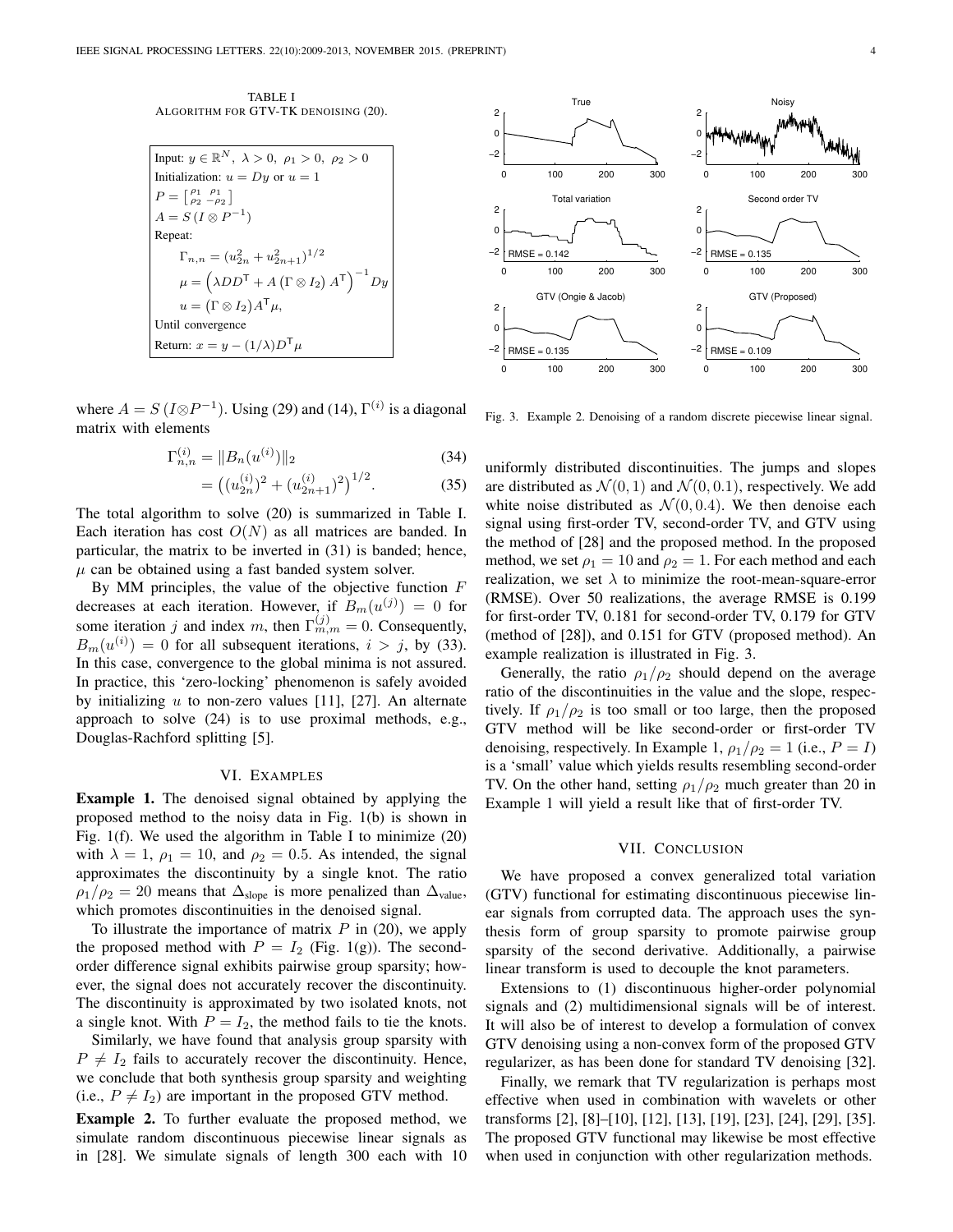#### **REFERENCES**

- [1] K. Bredies, K. Kunisch, and T. Pock. Total generalized variation. *SIAM J. Imag. Sci.*, 3(3):492–526, 2010.
- [2] E. J. Candés and F. Guo. New multiscale transforms, minimum total variation synthesis: applications to edge-preserving image reconstruction. *Signal Processing*, 82(11):1519–1543, 2002.
- [3] A. Chambolle and P.-L. Lions. Image recovery via total variation minimization and related problems. *Numerische Mathematik*, 76:167– 188, 1997.
- [4] T. Chan, A. Marquina, and P. Mulet. High-order total variation-based image restoration. *SIAM J. Sci. Comput.*, 22(2):503–516, 2000.
- [5] P. L. Combettes and J.-C. Pesquet. Proximal splitting methods in signal processing. In H. H. Bauschke et al., editors, *Fixed-Point Algorithms for Inverse Problems in Science and Engineering*, pages 185–212. Springer-Verlag, 2011.
- [6] C. Couprie, L. Grady, L. Najman, J.-C. Pesquet, and H. Talbot. Dual constrained TV-based regularization on graphs. *SIAM J. Imag. Sci.*, 6(3):1246–1273, 2013.
- [7] V. R. Dantham, S. Holler, V. Kolchenko, Z. Wan, and S. Arnold. Taking whispering gallery-mode single virus detection and sizing to the limit. *Applied Physics Letters*, 101(4):043704, 2012.
- [8] Y. Ding and I. W. Selesnick. Artifact-free wavelet denoising: Nonconvex sparse regularization, convex optimization. *IEEE Signal Processing Letters*, 22(9):1364–1368, September 2015.
- [9] S. Durand and M. Nikolova. Denoising of frame coefficients using ` <sup>1</sup> data-fidelity term and edge-preserving regularization. *Multiscale Modeling & Simulation*, 6(2):547–576, 2007.
- [10] G. R. Easley, D. Labate, and F. Colonna. Shearlet-based total variation diffusion for denoising. *IEEE Trans. Image Process.*, 18(2):260–268, February 2009.
- [11] M. Figueiredo, J. Bioucas-Dias, and R. Nowak. Majorizationminimization algorithms for wavelet-based image restoration. *IEEE Trans. Image Process.*, 16(12):2980–2991, December 2007.
- [12] A. Gholami and S. M. Hosseini. A balanced combination of Tikhonov and total variation regularizations for reconstruction of piecewise-smooth signals. *Signal Processing*, 93(7):1945–1960, 2013.
- [13] W. Guo, J. Qin, and W. Yin. A new detail-preserving regularization scheme. *SIAM J. Imag. Sci.*, 7(2):1309–1334, 2014.
- [14] Y. Hu and M. Jacob. Higher degree total variation (HDTV) regularization for image recovery. *IEEE Trans. Image Process.*, 21(5):2559–2571, May 2012.
- [15] Y. Hu, G. Ongie, S. Ramani, and M. Jacob. Generalized higher degree total variation (HDTV) regularization. *IEEE Trans. Image Process.*, 23(6):2423–2435, June 2014.
- [16] F. I. Karahanoglu, I. Bayram, and D. Van De Ville. A signal processing approach to generalized 1-d total variation. *IEEE Trans. Signal Process.*, 59(11):5265–5274, November 2011.
- [17] S.-J. Kim, K. Koh, S. Boyd, and D. Gorinevsky. l1 trend filtering. *SIAM Review*, 51(2):339–360, 2009.
- [18] M. Kowalski. Sparse regression using mixed norms. *J. of Appl. and Comp. Harm. Analysis*, 27(3):303–324, 2009.
- [19] J. Krommweh and J. Ma. Tetrolet shrinkage with anisotropic total variation minimization for image approximation. *Signal Processing*, 90(8):2529–2539, 2010.
- [20] K. Lange, E. C. Chi, and H. Zhou. A brief survey of modern optimization for statisticians. *Int. Stat. Rev.*, 82(1):46–70, 2014.
- [21] S. Lefkimmiatis, A. Bourquard, and M. Unser. Hessian-based norm regularization for image restoration with biomedical applications. *IEEE Trans. Image Process.*, 21(3):983–995, March 2012.
- [22] J. Liu, T.-Z. Huang, I. W. Selesnick, X.-G. Lv, and P.-Y. Chen. Image restoration using total variation with overlapping group sparsity. *Information Sciences*, 295:232–246, 2015.
- [23] J. Ma. Towards artifact-free characterization of surface topography using complex wavelets and total variation minimization. *Applied Mathematics and Computation*, 170(2):1014–1030, 2005.
- [24] F. Malgouyres. Minimizing the total variation under a general convex constraint for image restoration. *IEEE Trans. Image Process.*, 11(12):1450–1456, December 2002.
- [25] M. Nikolova. Energy minimization methods. In O. Scherzer, editor, *Handbook of Mathematical Methods in Imaging*, chapter 5, pages 138– 186. Springer, 2011.
- [26] G. Obozinski, L. Jacob, and J. P. Vert. Group lasso with overlaps: the latent group lasso approach. Technical report, HAL-Inria-00628498, 2011. arXiv:1110.0413.
- [27] J. Oliveira, J. Bioucas-Dias, and M. A. T. Figueiredo. Adaptive total variation image deblurring: A majorization-minimization approach. *Signal Processing*, 89(9):1683–1693, September 2009.
- [28] G. Ongie and M. Jacob. Recovery of discontinuous signals using group sparse higher degree total variation. *IEEE Signal Processing Letters*, 22(9):1414–1418, September 2015.
- [29] N. Pustelnik, C. Chaux, and J. Pesquet. Parallel proximal algorithm for image restoration using hybrid regularization. *IEEE Trans. Image Process.*, 20(9):2450–2462, September 2011.
- [30] L. Rudin, S. Osher, and E. Fatemi. Nonlinear total variation based noise removal algorithms. *Physica D*, 60:259–268, 1992.
- [31] I. W. Selesnick and P.-Y. Chen. Total variation denoising with overlapping group sparsity. In *Proc. IEEE Int. Conf. Acoust., Speech, Signal Processing (ICASSP)*, pages 5696–5700, May 2013.
- [32] I. W. Selesnick, A. Parekh, and I. Bayram. Convex 1-D total variation denoising with non-convex regularization. *IEEE Signal Processing Letters*, 22(2):141–144, February 2015.
- [33] S. Setzer, G. Steidl, and T. Teuber. Infimal convolution regularizations with discrete l1-type functionals. *Commun. Math. Sci.*, 9(3):797–827, 2011.
- [34] W. Stefan, R. Renaut, and A. Gelb. Improved total variation-type regularization using higher order edge detectors. *SIAM J. Imag. Sci.*, 3(2):232–251, 2010.
- [35] L. Wang, L. Xiao, J. Zhang, and Z. Wei. New image restoration method associated with tetrolets shrinkage and weighted anisotropic total variation. *Signal Processing*, 93(4):661–670, 2013.